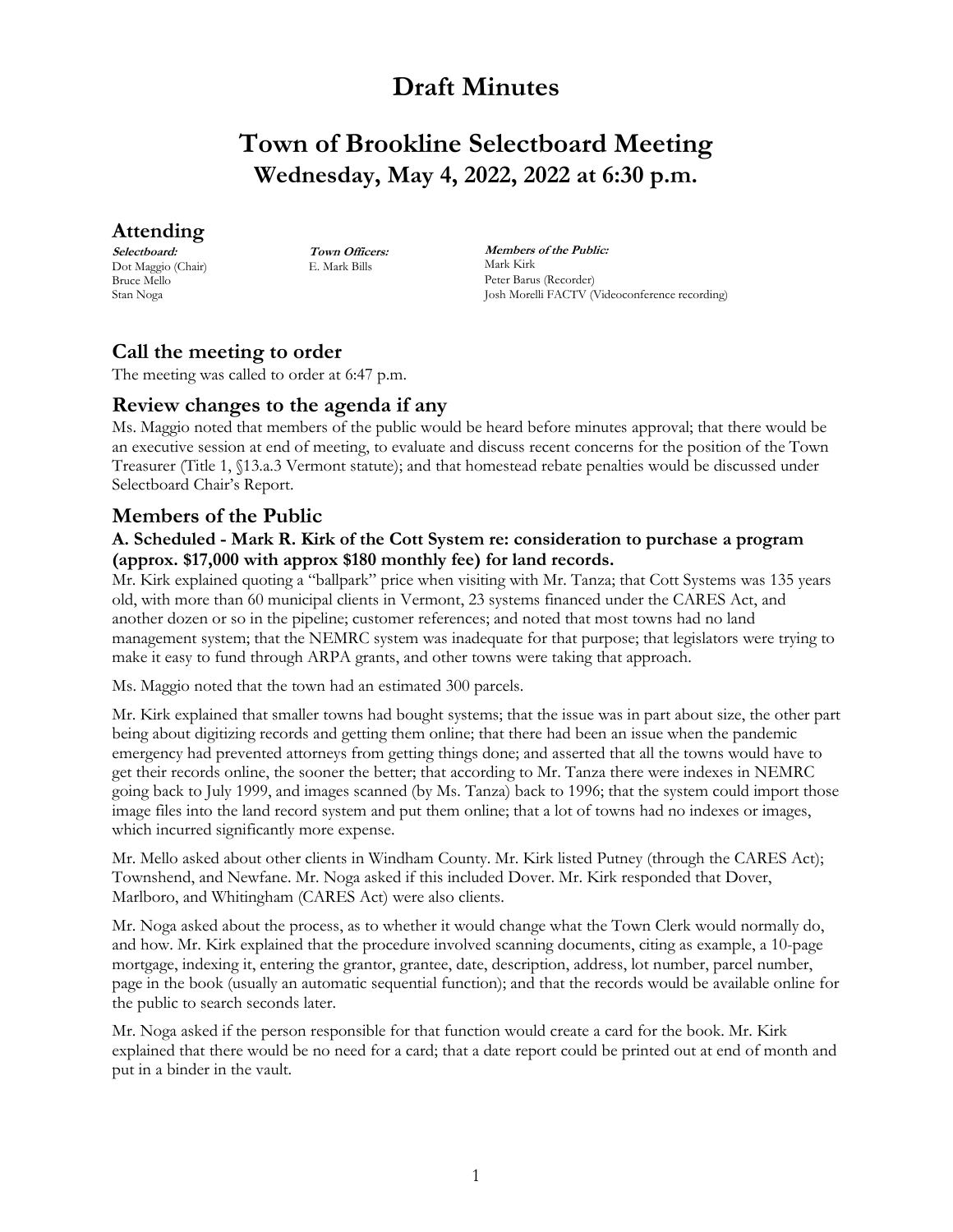# **Town of Brookline Selectboard Meeting Wednesday, May 4, 2022, 2022 at 6:30 p.m.**

Mr. Noga asked if any quote provided would include digitizing back to 1996. Mr. Kirk explained that it was an option; that the town's index went back to 1999, and images to 1996, and could be imported into the system soon after implementation. Mr. Noga noted a distinction between 99 and 96. Mr. Kirk explained that the non-indexed 1999 to 1996 images could be placed in a folder; that Mr. Tanza had wanted to go back about forty years; and discussed scanning and indexing files back to 1992, noting loose books to 1948, the cost to put them in; and that the files could be indexed and scanned by the user, as a matter of preference.

Ms. Maggio noted that some records went back to 1700; limits to what old documents could be scanned. Mr. Kirk explained that these were known as "bound books," and considered difficult and expensive; that there were 150 customers in New England of whom perhaps ten every year presented bound books; that these were complicated, that original bound books had no replication (copies) and must be shipped to Columbus, OH; that they made clerks nervous, but they had never lost a book; that the process was cumbersome, requiring special bound-book scanning equipment requiring turning each page, inverting, rescanning, removing it, and reinserting the next page, etc., expensive manual labor, but could can go back to day one; that it was not like scanning loose books, could not use a high-speed scanner. Mr. Kirk recommended taking small bites, getting a system running at some affordable level, and then tackling the more complex ones over the years, maybe in five years getting all records online, with lister cards, maps, surveys, Town Meetings.

Mr. Mello asked if the estimated \$17,000 would go back to 1999. Mr. Kirk asserted that he was not aware of a quote of \$17,000 but if purchased for \$6,000 all the images and indexes currently on hand were imported, it would come to about \$17,000. Mr. Kirk confirmed that bound books would be quoted separately.

Mr. Kirk noted two towns in the past couple of months with bound books of poor quality, for which the recommendation was not to import them; that despite increased resolution and grayscale scanning etc., each book would require a separate recommendation and quote.

Mr. Mello noted all the other towns using MEMRC, and asked if they had been much more expensive not having indexes. Mr. Kirk did not remember specifically but confirmed that most had not had indexes and images; that Woodbury didn't have anything; that to buy the system and have it loaded back that far would be \$50,000.

Mr. Noga asked if pricing was by page or book. Mr. Kirk explained it was by the page; that with the level of complexity group discounts were provided for towns, \$5,300 per system for those 23 customers; more recently it had risen to \$5,900 per system, and one had sold \$6,800; that it would depend on how many people could buy in as a group; that for pages, if a team from Columbus were to scan the documents, last time 200,000 images in a week, there was a certain rate; that if they had to go back again it would cost more; that pricing was not static, there was no standard price per page.

Mr. Kirk noted that the system was installed in 22 states, that there was lots of ARPA money out there; that Cotts was inundated with work and currently nine months out to scan anywhere; that there had been two weeks this summer to scan in Vermont already filled; that even if ordering today it would probably be December or January before he could be back.

Mr. Noga noted having been a lister; helpful to have tax maps, noting only five, showing 530 parcels, and asked if adding that would significantly increase the cost. Mr. Kirk explained that having purchased the license, anything could be uploaded, but would take a lot of storage space, which would increase monthly fees (\$180/Mo), possibly up to five or ten dollars a month; but that this would be unusual; creating an index and scanning files as the user would not change the price; people could add maps, land records, without change to the monthly maintenance fees; that a customer in Connecticut had brought a plat scanner and did 6,000 maps at high resolution, went from 5 to 70 GB of storage.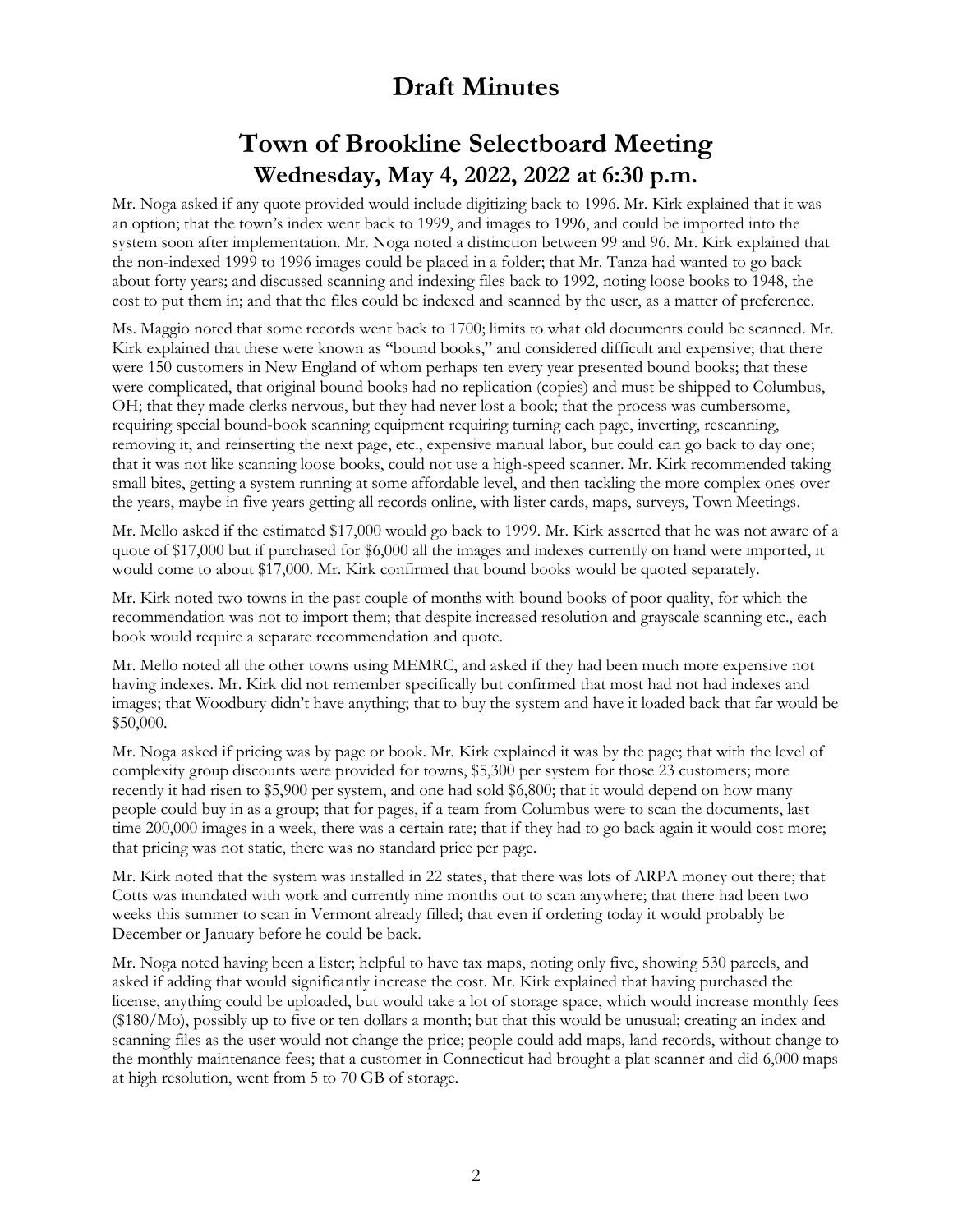# **Town of Brookline Selectboard Meeting Wednesday, May 4, 2022, 2022 at 6:30 p.m.**

Mr. Noga asked what constituted maintenance. Mr. Kirk listed upgrades under a five-year contract, that could go up 2% or 3% after that period, covering customer service; and noted that town clerks called frequently, that there was a lot of interaction.

Ms. Maggio asked that Mr. Kirk send a proposal so budgets could be considered. Mr. Kirk suggested two possibilities: providing a ballpark estimate that would be pretty close, based on certain assumptions, based on five towns grouped with Brookline so as to qualify for the \$6,000 (instead of \$6,800) price; and noted other assumptions, and that prices could rise in six months; or the process could start in 30 days, if only migrating the MEMRC data into the system, noting that scanning and indexing would be different; and urged that this be decided as soon as possible, suggesting that in nine months the historical records could be addressed.

Mr. Kirk explained that his recommendation to towns was that they take that to their boards and ask for \$30,000 from ARPA funds; and that to make a proposal he would have to fill out a lot of forms, find out what hardware was on site, CPU, RAM, OS; that some towns were still using Windows 7 (not compatible); that the internet connection must be fast enough; that he must go through all these hoops before giving you a contract; that was why he preferred to give an estimate first, then if the town found it fit in the budget, then he would do the paperwork; or, could come back in a week or two and work up a contract.

Mr. Kirk explained that he would pursue the first strategy, send a spreadsheet and all the assumptions; then if the town came back with ARPA money, the next steps could be taken.

Ms. Maggio Thanked Mr. Kirk.

Mr. Barus was recognized, and noted (as a retired software professional), that sales conversations are strategic; that some issues could be trivial distractions; that there might be less expensive viable alternatives.

#### **B. Unscheduled**

#### **Review / Approve minutes from Regular Meeting April 20, 2022**

Ms. Maggio moved to approve the minutes for April 20, 2022, contingent upon correcting the payroll amount. Second by Mr. Noga. All in favor.

#### **Review / Approve minutes from Special Meeting April 18, 2022**

Ms. Maggio moved to approve the minutes for April 18, 2022, as amended. Second by Mr. Mello. All in favor.

#### **Review / Approve minutes from Special Meeting April 25, 2022**

Ms. Maggio moved to approve the minutes for April 25, 2022 as amended. Second by Mr. Noga. All in favor.

### **Old Business**

Ms. Maggio noted that Mr. Tanza had checked the mail, and there had been no additional proposal submissions.

#### **A. Open, review, vote / or table Paving Bid for FEMA repairs**

Proposals were received from Bazin Brothers of Westminster, VT, and All States Construction Inc. of Sunderland, MA.

#### **All States Construction proposal**

Mr. Mello read the All States bid, for blacktop milling (\$6,102.00) and 48 tons hot mix asphalt at \$165.00 per ton (\$7,920.00), noting that the documents covered subsidiaries, a non-collusion statement, equipment, inplace hot mix, references from Whitingham VT and Chesterfield NH, previous milling work references, liability insurance certificate.

Ms. Maggio noted storm damage on Putney Mountain and Grassy Brook roads totaling \$14,022.00.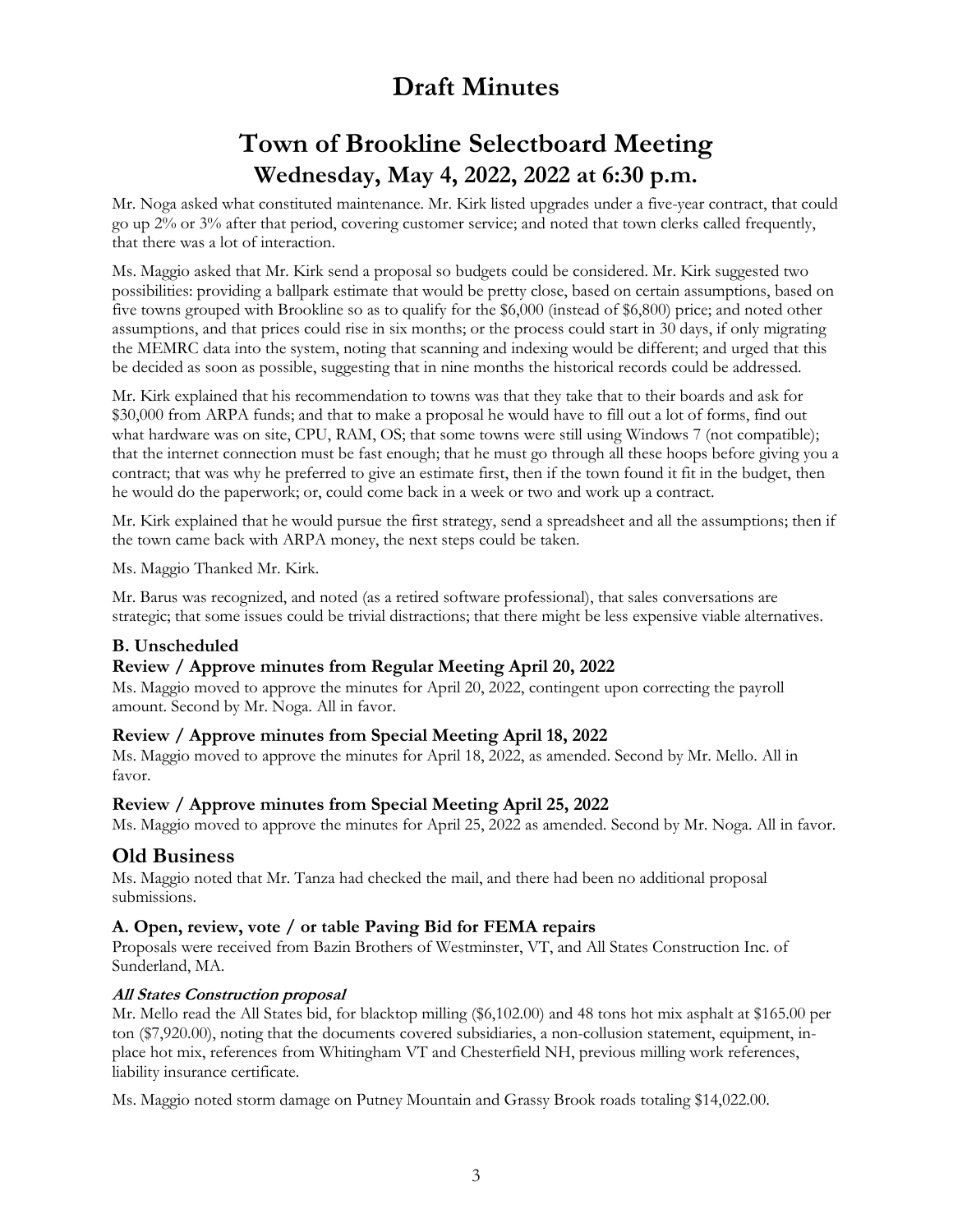# **Town of Brookline Selectboard Meeting Wednesday, May 4, 2022, 2022 at 6:30 p.m.**

#### **Bazin Bros. proposal**

Mr. Noga noted certain unfamiliar terminology and suggested review by the Road Supervisor.

Mr. Noga read the Bazin Bros. submission, including a patch on Putney Mountain; simple patch work at Putney Mountain and Grassy Brook (\$11,000.00) and Putney Mountain (\$17,000.00), totaling \$30,650.00. Shoulder and edges by others; compaction testing by others; pricing based on "no retainage." It was noted that the submission was valid for 15 days; terms, 15 days; pavement marking by others.

Maggio moved to table the matter pending review by Mr. Bills and Mr. Clark. Second by Mr. Mello. All in favor.

The FEMA paving RFP was Tabled pending review.

#### **B. Open, review vote / or table Paving Bid for Grassy Brook Road.**

Blacktop milling and resurfacing;

#### **All States proposal**

Mr. Mello read the All States bid, for blacktop milling (\$13,305.50) and 458 tons hot mix asphalt at \$115 per ton (\$65,975.50), noting that the documents covered subsidiaries, a non-collusion statement, equipment, inplace hot mix, references from Whitingham VT and Chesterfield NH, previous milling work references, liability insurance certificate.

#### **Bazin Bros. proposal**

Mr. Noga read the Bazin Bros. submission, delineating two categories, milling 4,100 square yards (\$13,940.00), and machine paving 465 tons (\$50,220.00), totaling \$64,160.00. Shoulder and edges by others; compaction testing by others; pricing based on "no retainage." It was noted that the submission was valid for 15 days; terms, 15 days; pavement marking by others.

Ms. Maggio moved to table the matter pending review by Mr. Bills and Mr. Clark. Second by Mr. Mello. All in favor.

The paving RFP for Grassy Brook Road was Tabled pending review.

#### **C. Purchase Policy**

#### **Does the SB wish to change the Purchase Policy regarding accepting electronic bid submission such as email and fax? Discussion / Vote**

Ms. Maggio read from the policy, noting no statutory process, and Mr. Mello's remarks about faxed bids; that since extending the bidding period there was enough time for mail; and was not in favor of revision.

Mr. Mello discussed potential issues with fax machines; not in favor of revision.

Mr. Noga favored email and not fax, and suggested that, if included in the RFP, the method for RFP submissions could then be decided case by case; discussed mail delivery problems; and suggested that for expediency and efficiency an email option would be desirable.

There was consensus that the purchase policy should be changed to allow electronic submissions at the discretion of the selectboard; it was noted that the policy would be changed for signature in June (to be placed on the **June agenda**.

#### **F. Green Up Day**

Mr. Bills reported that Tommy had put up a sign and arranged bag locations; additional bags were place when the first ones were gone; Mr. Bills noted that there were additional bags on hand.

There was discussion; about eight rolls of bags had been distributed; of locations with substantial amounts of roadside refuse.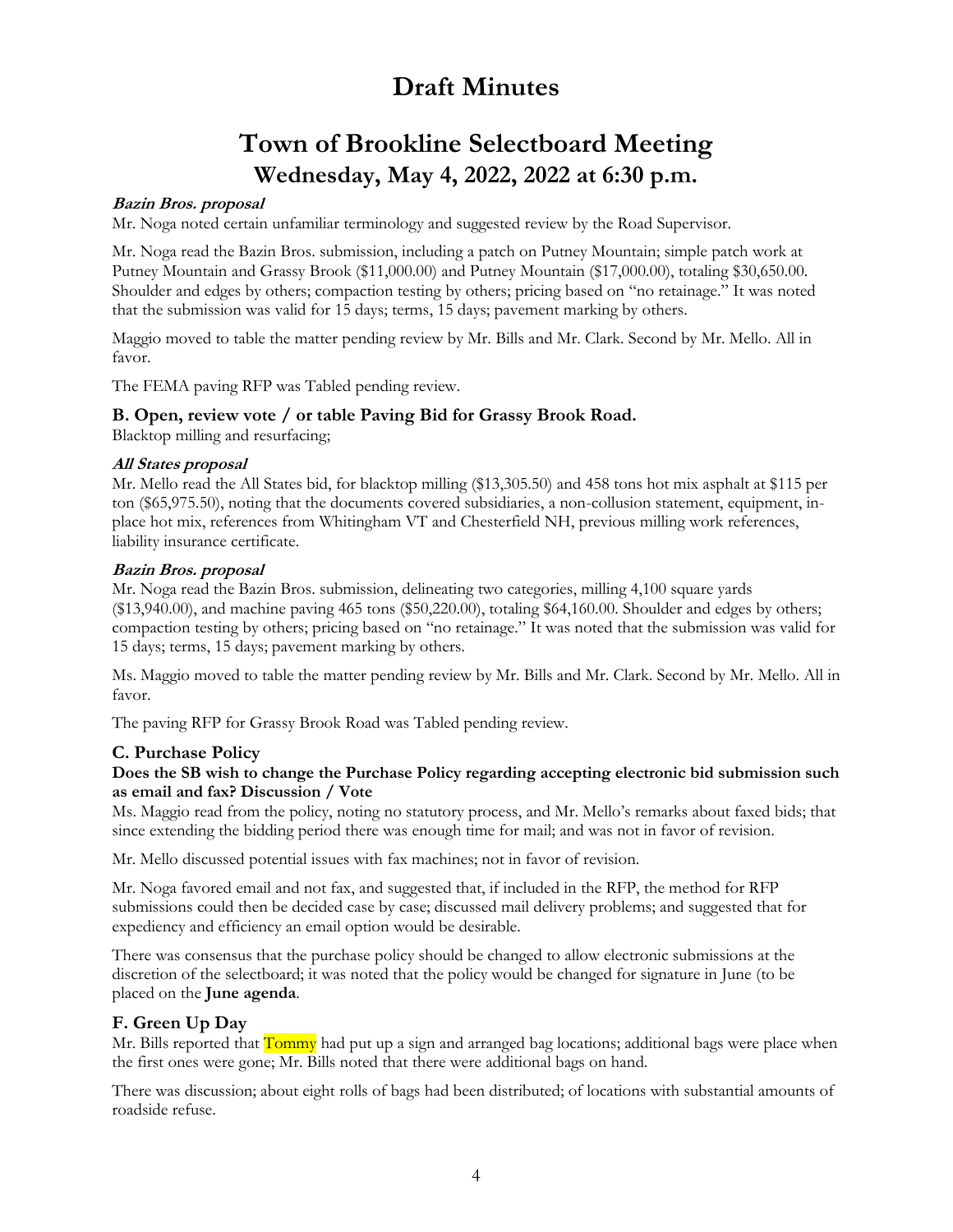## **Town of Brookline Selectboard Meeting Wednesday, May 4, 2022, 2022 at 6:30 p.m.**

#### **G. ARPA - Forms submitted on April 29, 2022 with the help of the treasurer Melissa Brown.**

Ms. Maggio noted Ms. Brown's assistance, and that the submissions were completed.

#### **H. Open Selectboard Seats – Discussion**

Ms. Maggio explained the responsibility of the current selectboard to fill the vacancies.

There was discussion; of the statutory requirement that the seats be filled as the first priority. Mr. Noga noted a backlog of tasks in need of attention; noted that members were overburdened; and suggested the selectboard consider hiring assistance.

It was noted that the Treasurer must be a resident. There was discussion; of communication to the community about the open positions.

#### **I. Administrative Assistance – Discussion**

### **New Business**

#### **A. Request for 2 new chairs.**

There was discussion. Mr. Noga suggested researching the need and availability, of ergonomically appropriate furniture. Ms. Maggio noted that the Listers had requested proper seating for some time.

#### **Reports and Updates**

#### **A. Road Supervisor - E. Mark Bills**

#### **1. Time sheet**

Ms. Maggio had drafted an example, suggesting biweekly filing. Mr. Bills offered to try the system.

#### **2. Culvert Leaf Blower ordered. Pick up TBD**

Ms. Maggio had asked Ms. Acampora to send the signed quote, and noted a check on hand to pay for the machine. Mr. Bills offered to pick up the check and the equipment.

#### **Welding project - Newfane Garage**

Ms. Maggio noted that a garage was available to do the welding work.

#### **3. Summer calendar for project work**

#### **Mowing - Culverts - Paving - complete project on Hill Road**

Mr. Noga noted that a plan was needed by June 25 (VTRANS grants-in-aid); that it was uncertain whether the work must be done, or the application submitted by the deadline; and that by September 30 an application for stormwater and highway mitigation (MRDP) would be due; that he would communicate with Mr. Nugent the next day.

Mr. Bills discussed the anticipated meeting with Mr. Nugent, and how much of the needed work would be covered by the grants; about planned culvert upgrades.

Mr. Bills reported on upcoming projects; had signed up as Tree Warden for online classes; about Emerald Ash Borers and other invasive species; email from Mr. Nugent about the upcoming meeting; a call to Triple-T to introduce himself and discuss the recycle bins; Friday morning had checked the bins, had exchanged and cleaned up around; talked with tom brooks about Green-up Day; maintaining a list of accomplishments, some with rented equipment (early July); and a to-do list for the year;

#### **B. Highways and Grants - Stan Noga**

#### **1. MRGP Amendment Form and Fee Follow up Discussion about the best process for electronic**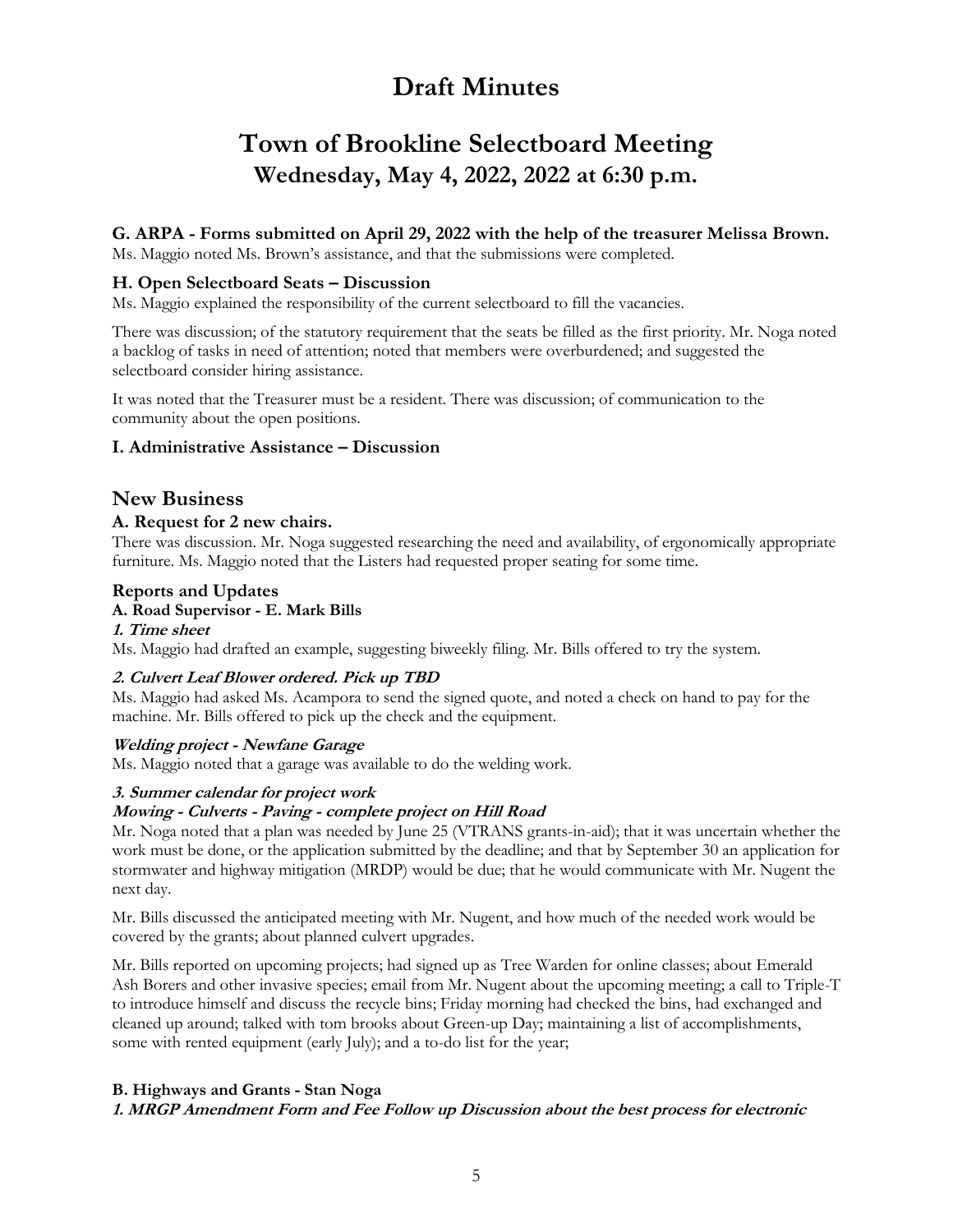# **Town of Brookline Selectboard Meeting Wednesday, May 4, 2022, 2022 at 6:30 p.m.**

#### **submission of documents and online payment.**

#### **Vote to pay 2020 bill due \$240.00**

Mr. Noga explained the Amendment form, the \$240 fee, and signature requirement; noted that after reviewing emails with the relevant department, that they preferred email; had discussed procedures, and forms that could only be submitted by the Treasurer; discussed the equipment loan file, updated sand shed and equipment; had not yet vetted a quote for the sand shed that needed research on hours and wages, overtime; had sent Mr. Bills and Mr. Clark a summary of VTRANS projects, road segments to be done; more to discuss with Mr. Nugent; and discussed "retention" money;

Ms. Maggio suggested filing the ARPA file for the treasurer. Mr. Noga discussed a cover letter indicating a timeline for changes that were voted by the selectboard, and the rationale; and two documents describing grants, amounts, etc.; to be updated by next meeting.

#### **C. Town Clerk Report - Guy Tanza**

There was discussion.

- **1. Any other ARPA related requests from Clerk**
- **2. Dog Licenses**
- **D. Town Treasurer Report - Melissa Brown**
- **1. April Monthly Budget and Balance Sheets emailed out.**
- **E. Selectboard Chair Report - Dot Maggio**
- **1. Possible absence for the May 18th meeting. No quorum for voting discussion**

Ms. Maggio suggested all voting be conducted early, or in a special meeting.

There was discussion; of letting vendors know about tabled awards; and whether to hold a June meeting.

#### **Liberty Tax**

Ms. Maggio discussed enforcing the 8% homestead rebate penalty, an annual decision; noting that a resident had asked for a waiver. Mr. Tanza noted that it should be done for the whole town if done at all. There was discussion, and consensus on doing what had been done before.

#### **F. Building Commissioner Report - Bruce Mello**

Mr. Mello discussed funding for energy, boiler replacement, etc., for municipalities and schools; had researched ARPA procedures; contacted Efficiency Vermont; that there was no information as yet; and suggested waiting; developing a list of anticipated expenses and grants; had discussed plans for the building with the tenant, and solar panels.

Mr. Mello suggested obtaining two or three estimates for boilers, heat pumps, etc.; and obtaining more estimates from Cota & Cota.

Mr. Mello discussed a **b**roken limb behind the dumpster a year ago; that the solar panel contractor had said the tree was dead and recommend removing 2 pines; and had discussed with Mr. Bills using a wheeled excavator for the project; noted that the trees would also interfere with solar gain.

Mr. Mello discussed mold in the cellar; dehumidifier, heat pump, and LED lighting prices; and will develop a proposal for the selectboard.

There was discussion of the vendor list; emergency calls. Mr. Noga discussed whether town-owned or commercially-leased as to effect on new grants.

There was discussion of May 14 SLP "flea market" plans; further research into the May 23 solar proposal.

#### **G. Any other reports - discussions from selectboard members**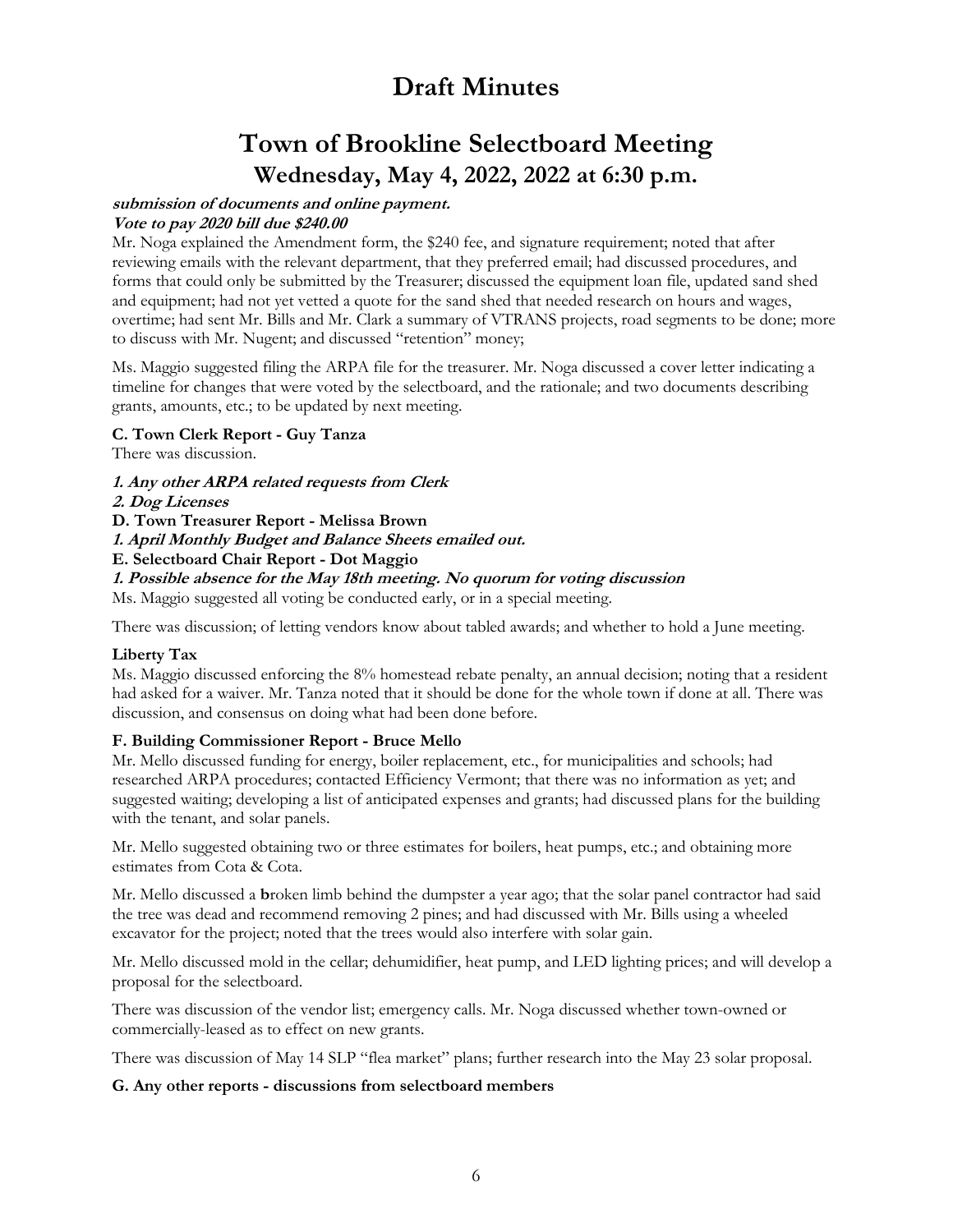# **Town of Brookline Selectboard Meeting Wednesday, May 4, 2022, 2022 at 6:30 p.m.**

### **Communications**

### **A. Regular Mail**

- From Steven John re: DVFiber;
- Re: SLP market day;
- Moore free library request for donations;
- Rescue, Inc. re: service agreement; upcoming meetings (Ms. Maggio had signed the annual contract);
- Cota & Cota re: eleven month contract to arrive in June.

### **B. Email**

### **Pay Orders**

### **A. Payroll Warrant**

No Payroll Warrant

### **B. Accounts Payable Warrant**

Ms. Maggio moved to approve Accounts Payable Warrant #2243, dated May 4, 2022, in the amount of \$14,763.70. Second by Mr. Mello. All in favor.

### **Set Agenda for Regular Selectboard Meeting on May 18, 2022 A.**

TBD if meeting or not; there was discussion of holding special meeting on Friday May 6 to expedite

- June purchase policy review;
- Paving contract.

### **Executive Session**

Ms. Maggio read from statute regarding executive session.

Mr. Noga moved to enter executive session. Second by Ms. Maggio. All in favor.

The selectboard entered executive session at 9:24 p.m.

*Respectfully submitted, Peter Barus, Recorder, May 31, 2022*